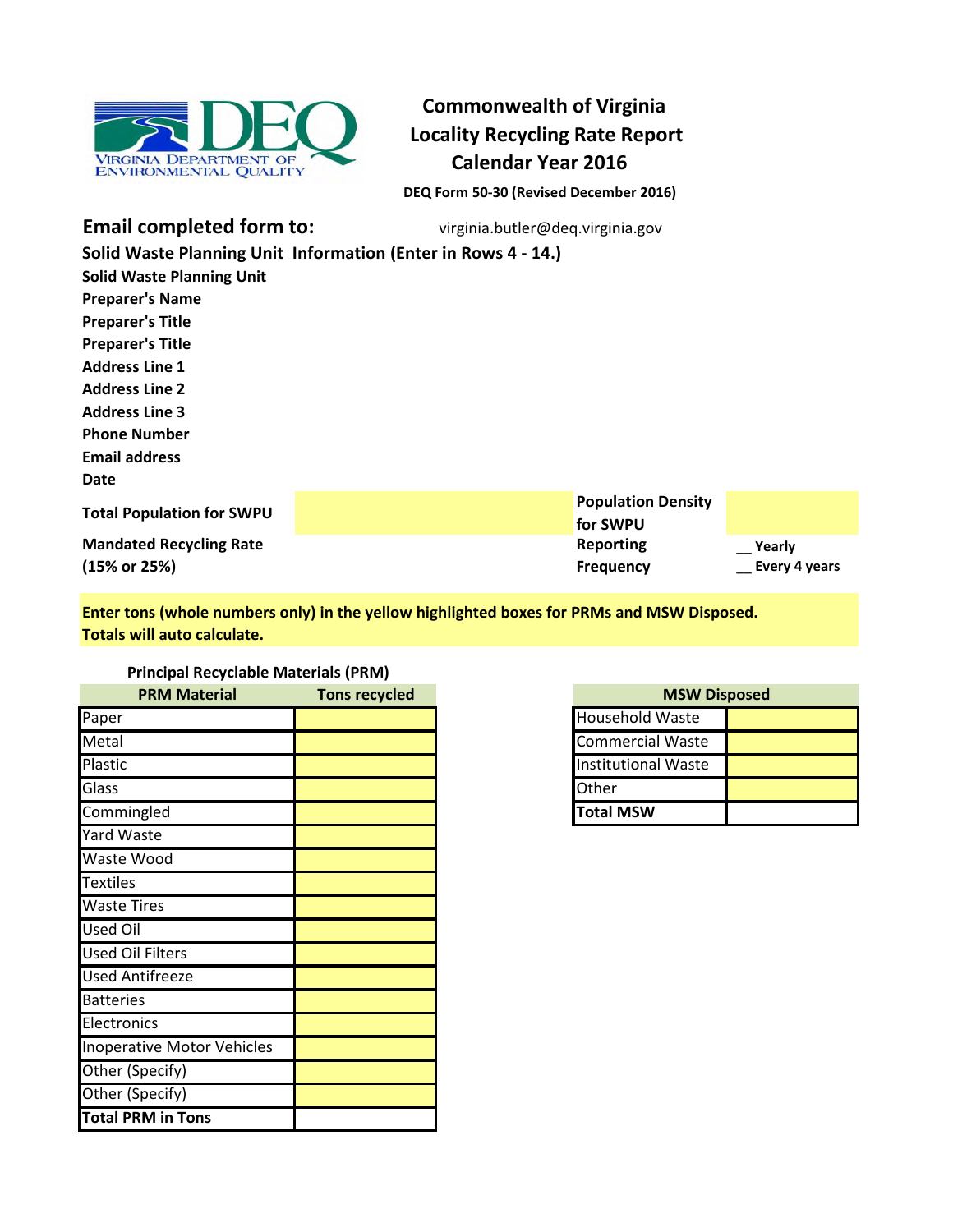### **Enter facility information and material in columns A and B. Enter tons (whole numbers only) in the yellow highlighted boxes. Totals will auto calculate.**

**Credits Recycling Residue**

| <b>Facility/Operation</b> | <b>Material</b> | <b>Tons</b> |
|---------------------------|-----------------|-------------|
|                           |                 |             |
|                           |                 |             |
|                           |                 |             |
| <b>Total</b>              |                 |             |

**Credits Solid Waste Reused**

| <b>Reuse Method</b> | <b>Material</b> | <b>Tons</b> |
|---------------------|-----------------|-------------|
|                     |                 |             |
|                     |                 |             |
|                     |                 |             |
| <b>Total</b>        |                 |             |

**Credits Non-MSW recycled**

| <b>Recycling Method</b> | <b>Material</b> | <b>Tons</b> |
|-------------------------|-----------------|-------------|
|                         |                 |             |
|                         |                 |             |
|                         |                 |             |
| <b>Total</b>            |                 |             |

**CREDITS TOTAL**

**Credit for Source Reduction Program (SRP) SRP does not apply enter "0" SRP does apply enter "2"**

### **Recycling rates autocalculate.**

**Base Recycling Rate Base Rate Base Rate** Adjusted Recycling Rate **Rate State State State State With credits** Adjusted Recycling Rate + SRP Credits + SRP **Credit Max Allowed Base +5 Final Recycle Rate** Final Recycle Rate

| Sources for PRM Data<br>Example: Permit #112, County<br>Landfill |  |
|------------------------------------------------------------------|--|
| <b>Other Sources for collected</b>                               |  |
| data                                                             |  |
| Example: Walmart/Target                                          |  |
| Comments:                                                        |  |
| <b>Additional Contacts:</b>                                      |  |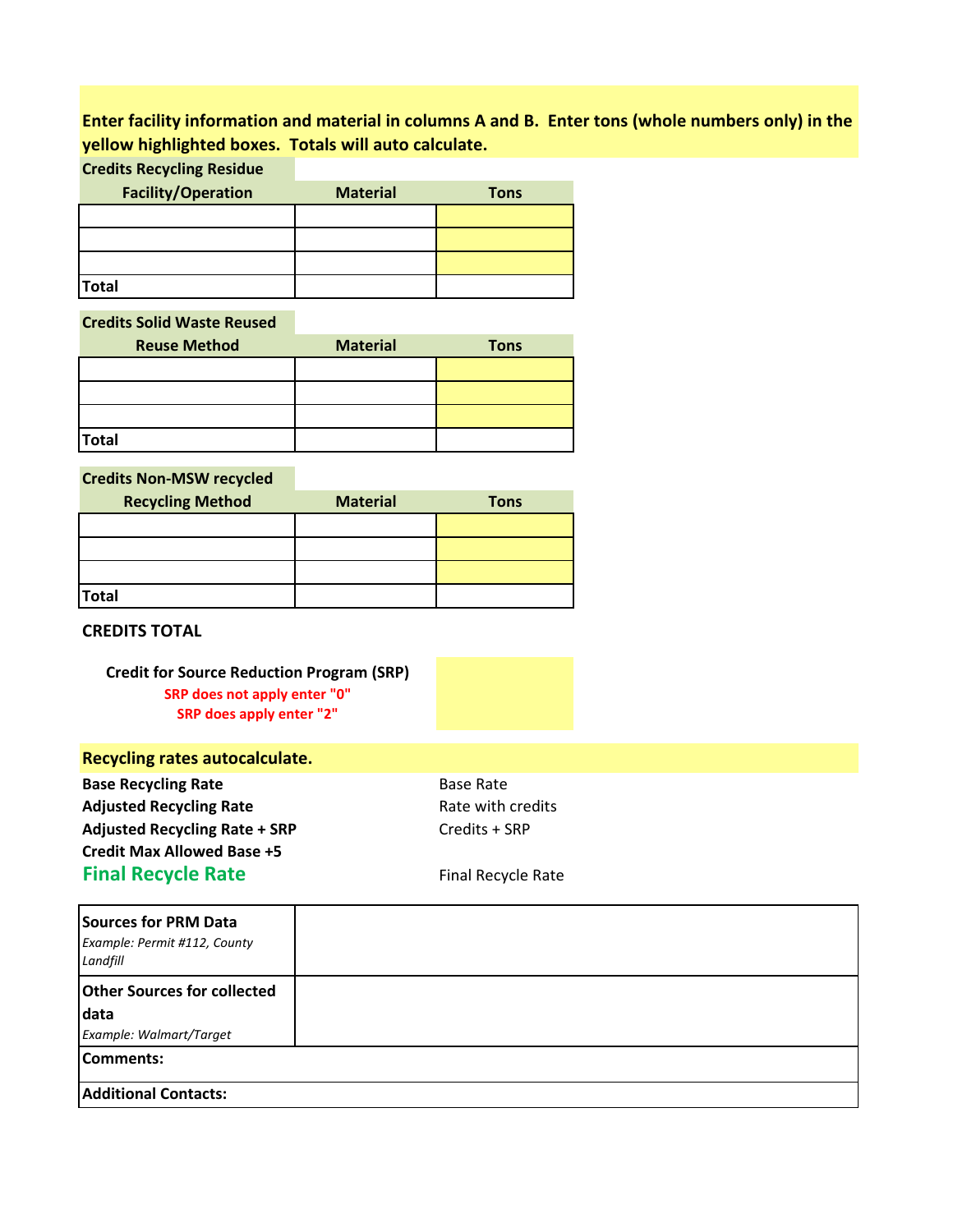

## **Commonwealth of Virginia Locality Recycling Rate Report Instructions For Calendar Year 2016**

Note: Starting in 2016 SWPU's will report using an Excel spreadsheet. The completed report should be emailed to: [virginia.butler@deq.virginia.gov](mailto:virginia.butler@deq.virginia.gov). You will receive email confirmation that the report was received. If a SWPU is not able to submit an Excel spreadsheet, a paper copy may be submitted. When submitting a paper copy and following the instructions disregard references to the Row number and enter the described required information.

Amended Regulations for the Development of Solid Waste Management Plans (9 VAC 20-130-10 et seq.) require that Solid Waste Planning Units (SWPUs) in the Commonwealth develop complete, revised solid waste management plans. Section 9 VAC 20-130-120 B & C of the Regulations requires that a minimum recycling rate of the total municipal solid waste generated annually in each solid waste planning unit be maintained. It also requires that the plan describe how this rate shall be met or exceeded and requires that the calculation methodology be included in the plan. Section 9 VAC 20-130-165 D establishes that every solid waste management planning unit with populations over 100,000 shall submit to the department by April 30 of each year, the data and calculations required in 9 VAC 20-130-120 B & C for the preceding calendar year. SWPUs with populations of 100,000 or less are only required to report every 4 years (CY years 2016 and forward).

### **NOTE: Only Recycling Rate Reports from an approved Solid Waste Planning Unit (SWPU) will be accepted for processing. Jurisdictions within a SWPU must submit their recycling data to the SWPU for incorporation into the annual report.**

All reported amounts should be in **tons (2,000 pounds)**, rounded to the nearest whole ton. If actual weights are not known, volumes can be converted to weight estimates. To assist you with these estimates, a standardized volumeto-weight conversion table is attached.

### **Contact Information Section** Provide the following information:

Row 4: Name of the Reporting SWPU – click in the cell to the right of "Solid Waste Planning Unit" and a drop down arrow will appear. Click on the arrow to select from the drop down menu.

Rows 6 -12: Enter preparer's name and contact information and the date submitted to DEQ.

Row 13: Enter the total population for the SWPU and the population density (persons/square mile). Use the 2010 U. S. Census Bureau data or latest revised data available.

Row 14: The mandated SWPU recycling rate, and the SWPU required reporting frequency will auto populate based on the data entered in Row 13. Note: 9VAC20-130-125 requires each planning unit maintain a minimum 25% recycling rate or a minimum rate of 15% if it has a population density rate of less than 100 persons per square mile or a not seasonally adjusted civilian unemployment rate for the immediately preceding calendar year that is at least 50% greater than the state average as reported by the Virginia Employment Commission.

**Principal Recyclable Materials (PRM)** Enter the tons recycled for each material in the highlighted yellow boxes. The spreadsheet will calculate the Total PRMs. PRMs include paper, metal, plastic, container glass, commingled, yard waste, waste wood, textiles, tires, used oil, used oil filters, used antifreeze, batteries, electronics, and other materials approved by the Director taken from the Municipal Solid Waste (MSW) generation. Rows 35 and 36: please specify the material; click on the cell and type the other material. A one ton credit may also be entered for each inoperable motor vehicle for which a locality receives reimbursement from the Virginia Department of Motor Vehicles under §46.2-1207 of the *Code of Virginia*. The total weight in **TONS** of all PRMs collected for recycling is represented as **PRMs** in the Recycling Rate Calculation.

**MSW Disposed** Enter the tons of MSW disposed by each category. The spreadsheet will calculate the total MSW. Report the total amount in **TONS** of MSW that was disposed of by the Solid Waste Planning Unit (SWPU) during the reporting period for each of the source categories (Household, Commercial, Institutional, and Other). For the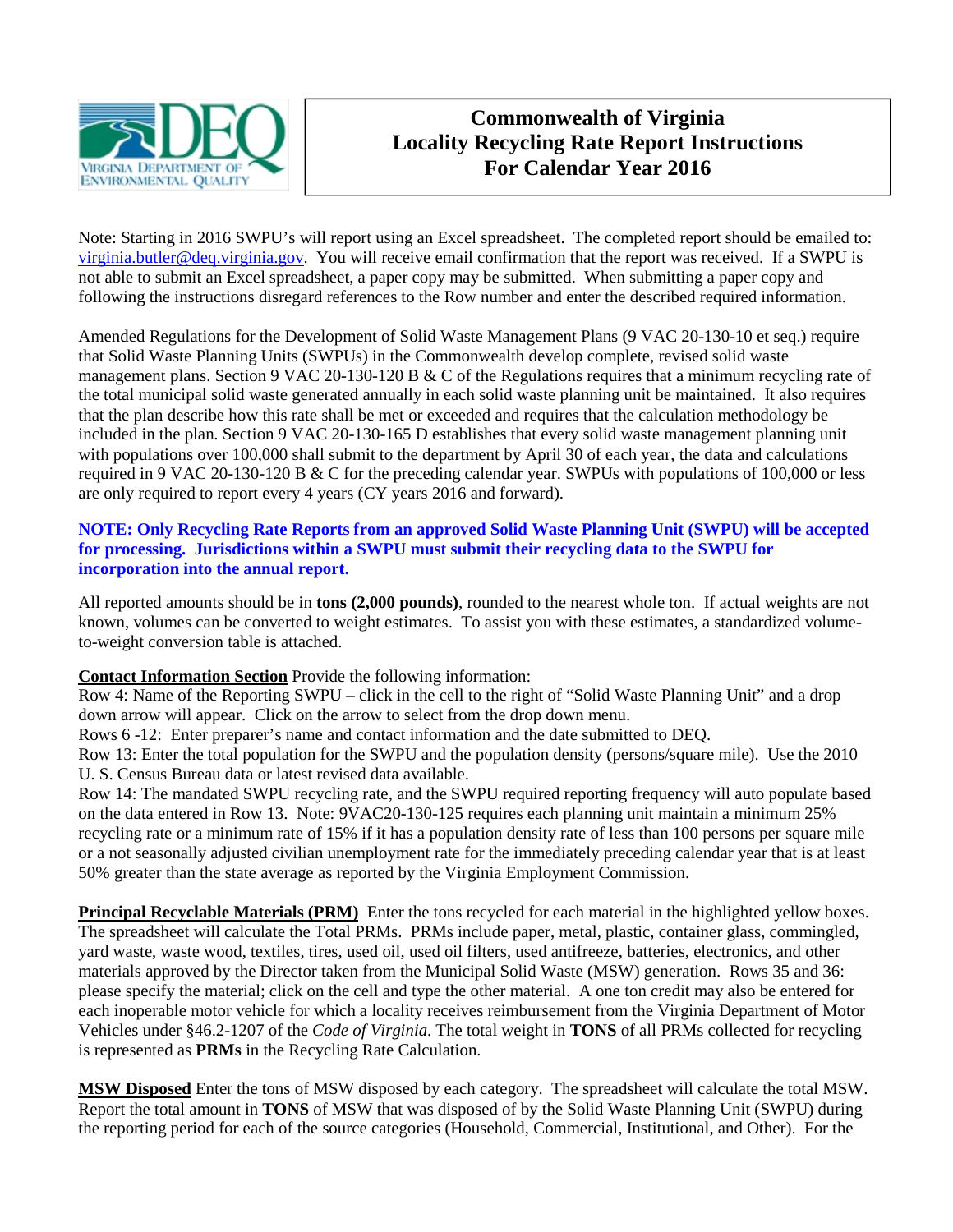purpose of this report, "disposed," means delivery to a permitted sanitary landfill or waste incinerator for disposal, and excludes industrial wastes. Industrial waste and by-products should not be included in the MSW or Recycling calculation. The total weight in tons of MSW disposed is represented as **MSW Disposed** in the Recycling Rate Calculation.

### **Credits by Category**

For Recycling Residue – enter the Facility/Operation, material, and tons. "Recycling Residue" means the (i) nonmetallic substances, including but not limited to plastic, rubber, and insulation, which remain after a shredder has separated for purposes of recycling the ferrous and nonferrous metal from a motor vehicle, appliance, or other discarded metallic item and (ii) organic waste after removal or metals, glass, plastics and paper which are to be recycled as part of a resource recovery process for municipal solid waste resulting in the production of a refuse derived fuel. § 10.1-1400 of the Code of Virginia. Use only SWPU generation.

For Solid Waste Reused - enter the reuse method, material, and tons.

For Non-Municipal Solid Waste (MSW) – enter the recycling method, material, and tons.

The spreadsheet will auto calculate the total for each credit type and the Credits Total for all 3 categories. Report the amount in **TONS** of each material for which recycling credit is authorized in §10.1-1411.C of the *Code of Virginia*: (i) one ton for each ton of recycling residue generated in Virginia and deposited in a landfill permitted under §10.1-1408.1 of the *Code of Virginia*; (ii) one ton for each ton of any solid waste material that is reused; and, (iii) one ton for each ton of any non-municipal solid waste that is recycled. The total weight in **TONS** of all material for which credits are authorized is represented as **CREDITS** in the Recycling Rate Calculation. A credit of two percentage points of the minimum recycling rate mandated for the Solid Waste Planning Unit (SWPU) may be taken for a source reduction program that is implemented and identified in its Solid Waste Management Plan. Total credits may not exceed five percentage points above the Base Recycling Rate achieved by the SWPU.

**Credit for Source Reduction Program (SRP)** Enter "0" if the SRP does not apply. Enter "2" if the SRP applies. A credit of two (2) percentage points may be added to the Adjusted Recycling Rate if the SWPU has implemented a Source Reduction Program (SRP). Examples: Grass-cycling, Home Composting, Clothing Reuse, Office Paper Reduction (duplexing), Multi-Use Pallets, or Paper Towel Reduction. The SRP must be included in the Solid Waste Management Plan on file with DEQ.

**Calculated Recycling Rate** The spreadsheet will auto calculate the base rate, the adjusted rate with credits, the adjusted rate with SRP credit, the maximum credit allowed, and the final recycle rate. The final recycle rate formula is: **[(PRMs + Credits) / (PRMs + Credits + MSW Disposed)] x 100 + SRP Credit**. Reminder: 5% is the maximum credit allowed.

**Comments** Use this section to provide any additional information.

**Additional Contacts** Use this section to provide contacts and contact information for other staff members.

**Exclusions** For the purpose of this report, the following materials are not considered solid wastes, and should not be included in any of the data categories utilized in calculating the recycling rate.

- **1. Biosolids –** industrial sludge, animal manures, or sewage sludge (unless composted)
- **2. Automobiles** unless part of the Inoperable Vehicle Program (DMV)
- **3. Leachate**
- **4. Soils** contaminated soils, soil material from road maintenance
- **5. Household hazardous waste**
- **6. Hazardous waste**
- **7. Medical waste**
- **8. Rocks or stone**